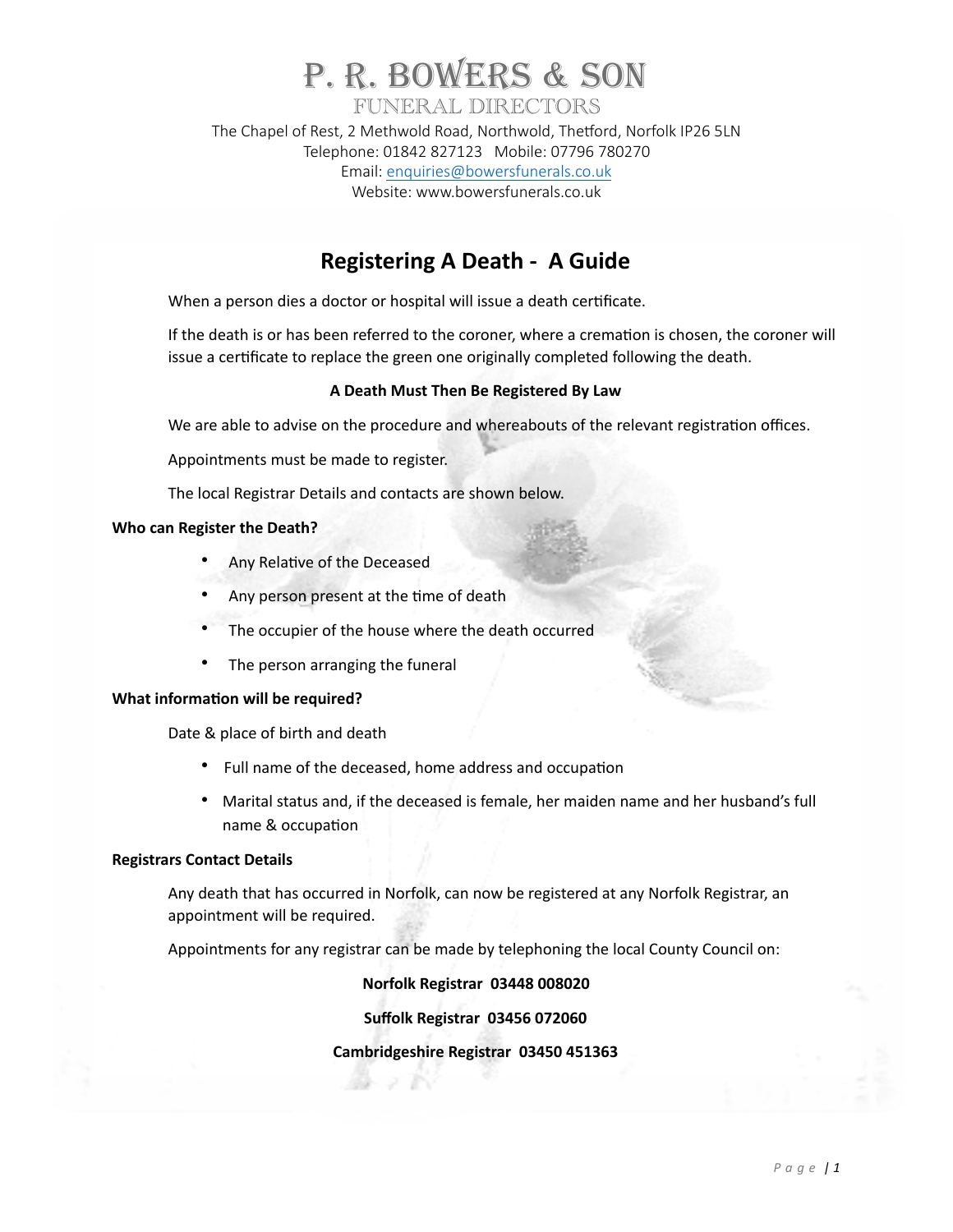# P. R. BOWERS & SON FUNERAL DIRECTORS The Chapel of Rest, 2 Methwold Road, Northwold, Thetford, Norfolk IP26 5LN

Telephone: 01842 827123 Mobile: 07796 780270 Email: [enquiries@bowersfunerals.co.uk](mailto:enquiries@bowersfunerals.co.uk) Website: www.bowersfunerals.co.uk

## **Informing Authorities of a Death - A Guide**

### The government operates a service which is called "Tell Us Once"

Using this service one phone call will cancel anything connected to the government.

To use this service, the registrar will give you a leaflet explaining the procedure which can be done by telephone or online. Also the registrar will give you a "Tell Us Once" reference number, which will be required to complete the task.

### **What "Tell Us Once" Does**

This service prompts the authorities to:

- work out final any payments of benefits for the person who's died (including the State Pension) and tax credits
- make arrangements for Income Tax, National Insurance and Council Tax.
- cancel the passport and/or driving licence of the person who's died (if applicable).
- let local council services know so they can make arrangements about council housing and Blue Badge schemes.
- make sure the person's name is removed from the electoral register (also known as the electoral roll).

### **Death Certificates**

Additional copies of death certificate can be purchased from the registrar at a cost of £11.00 each. These certified copies will be needed for any of the following purposes, among others. They can be purchased at the time of registering the death or at a later date.

- Bank and Building Society accounts \*
- Life Insurance policies covered by the deceased
- Dealing with shares owned by the deceased
- Applying for a tax rebate
- Private Pensions
- **Solicitor**

*\* Accounts will be frozen un8l such 8mes as the deceased's estate is dealt with, then can be closed. However, a Bank or Building Society is able to settle funeral costs provided sufficient funds exist in the deceased's account.*